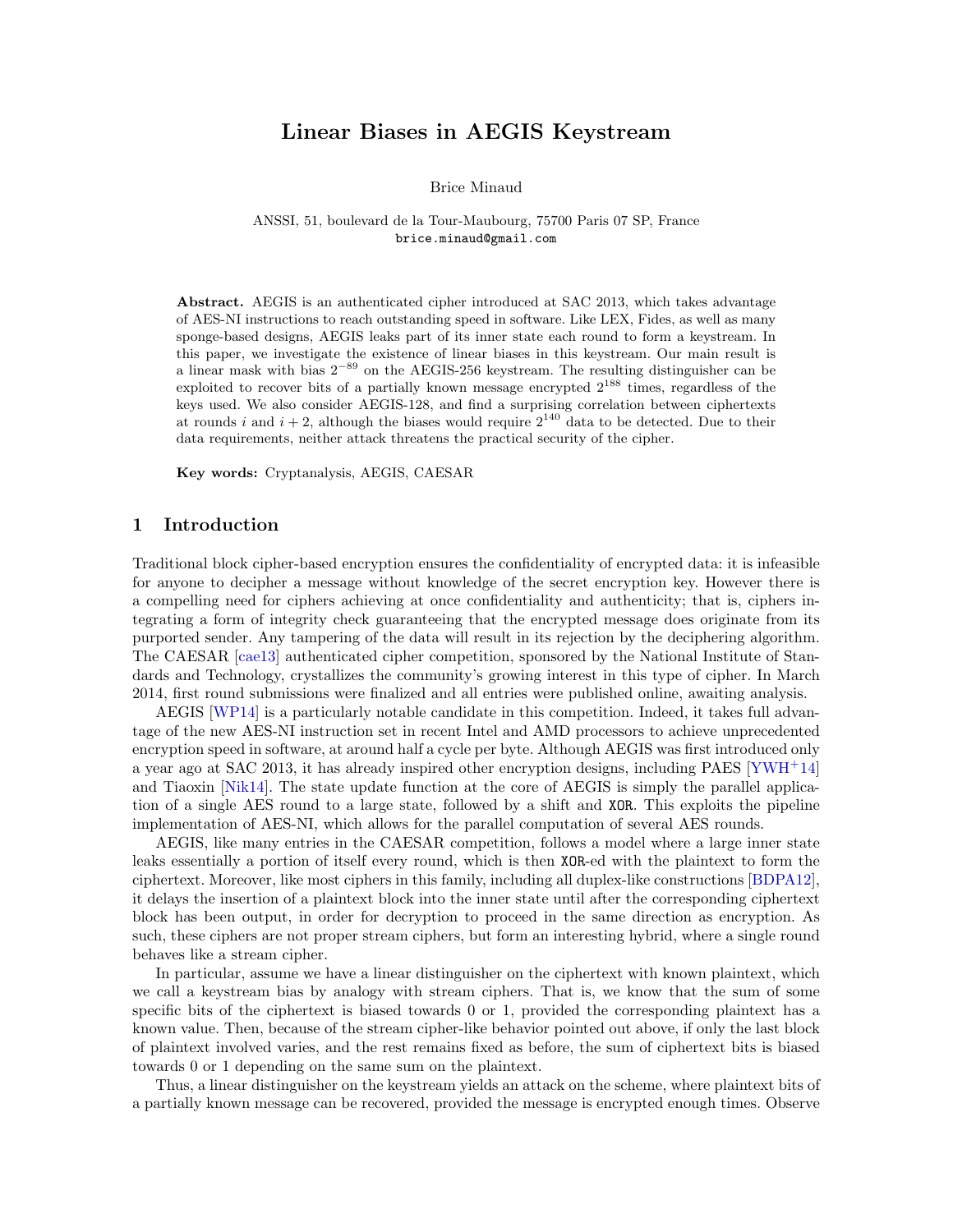that this does not require the same key be used. Indeed, this plaintext could be encrypted in entirely different sessions with different keys, as long as it is encrypted a sufficient number of times in total. This is very reminiscent of classic stream cipher attacks such as linear masking [\[CHJ02\]](#page-8-2), as well as recent attacks on RC4  $[ABP+13]$  $[ABP+13]$ . However, in the security analysis of AEGIS by its authors, as well as many CAESAR submissions displaying similar stream cipher-like behavior, this type of attacks does not seem to be taken into account. This leaves open the question of how effective they might be, which we investigate for AEGIS.

### Our contribution.

In this paper, we describe linear biases in the keystream of AEGIS-128 and AEGIS-256. As far as we know, this is the first cryptanalysis of AEGIS. These biases result from the surprising property that, although the inner state of AEGIS-128 (resp. AEGIS-256) is 5 (resp. 6) times the size of its output per round, the outputs of only 3 consecutive rounds are related. This is particularly striking in the case of AEGIS-128, where we show that the outputs of rounds i and  $i + 2$  are correlated.

However, the biases we find are quite small. In the case of AEGIS-256, we exhibit biases of  $2^{-89}$ for a few linear masks, which would require  $2^{188}$  data to be detected with good probability. This bias only requires a known plaintext to be encrypted repeatedly, with no assumption about the keys or nonces: in fact, the inner state before encryption is considered uniformly random. This distinguisher can also be exploited to recover information on a partially known plaintext encrypted 2<sup>188</sup> times. Due to the data requirements involved, our attack does not threaten the practical security of the cipher. For instance, restricting the attacker to not use more than  $2^{128}$  data in total even for AEGIS-256, independently of the keys involved, would most likely prevent this type of attack entirely.

We also investigate linear biases of AEGIS-128, and find a bias of  $2^{-77}$  between outputs of the cipher at rounds i and  $i + 2$ . While this would require more than  $2^{128}$  data, it is still worth noting, as this bias is vastly superior to any generic attack, considering the inner state is 640-bit long. In Appendix B, we investigate to what extent linear hull effects as well as multilinear techniques can be expected to reduce the data requirements. We find that around  $2^{140}$  data would likely still be required, showing that AEGIS-128 should be safe from our attack.

The first section provides a brief description of AEGIS-128 and AEGIS-256 encryption. In the second sction, we define linear biases, and study some linear biases linking substates of AEGIS. From there, we deduce biases in the keystream of AEGIS-128 and AEGIS-256. Finally, we show how these biases can be exploited to mount an attack.

#### 1.1 Notations

| For:    | $\boldsymbol{n}$ | an integer                           |
|---------|------------------|--------------------------------------|
|         | X                | a <i>n</i> -bit vector               |
|         | Y                | a <i>n</i> -bit vector               |
|         | $\alpha$         | a <i>n</i> -bit vector               |
| Define: | $X \oplus Y$     | the bitwise XOR of X and Y           |
|         | $X\&Y$           | the bitwise AND of X and Y           |
|         | $\alpha \cdot X$ | the scalar product of $\alpha$ and X |
|         | $ \alpha $       | the Hamming weight of $\alpha$       |

## 2 Description of AEGIS-128 and AEGIS-256

When AEGIS was first introduced at SAC 2013, it came in two variants, AEGIS-128 and AEGIS-256, providing a security level of 128 and 256 bits respectively. In the CAESAR proposal, a new variant is introduced, AEGIS-128L, which fully leverages the 8-stage AES pipeline provided by Intel Sandy Bridge processors. In this paper, we focus on AEGIS-128 and AEGIS-256 in their most recent version, namely the CAESAR submission  $[cae13]$ .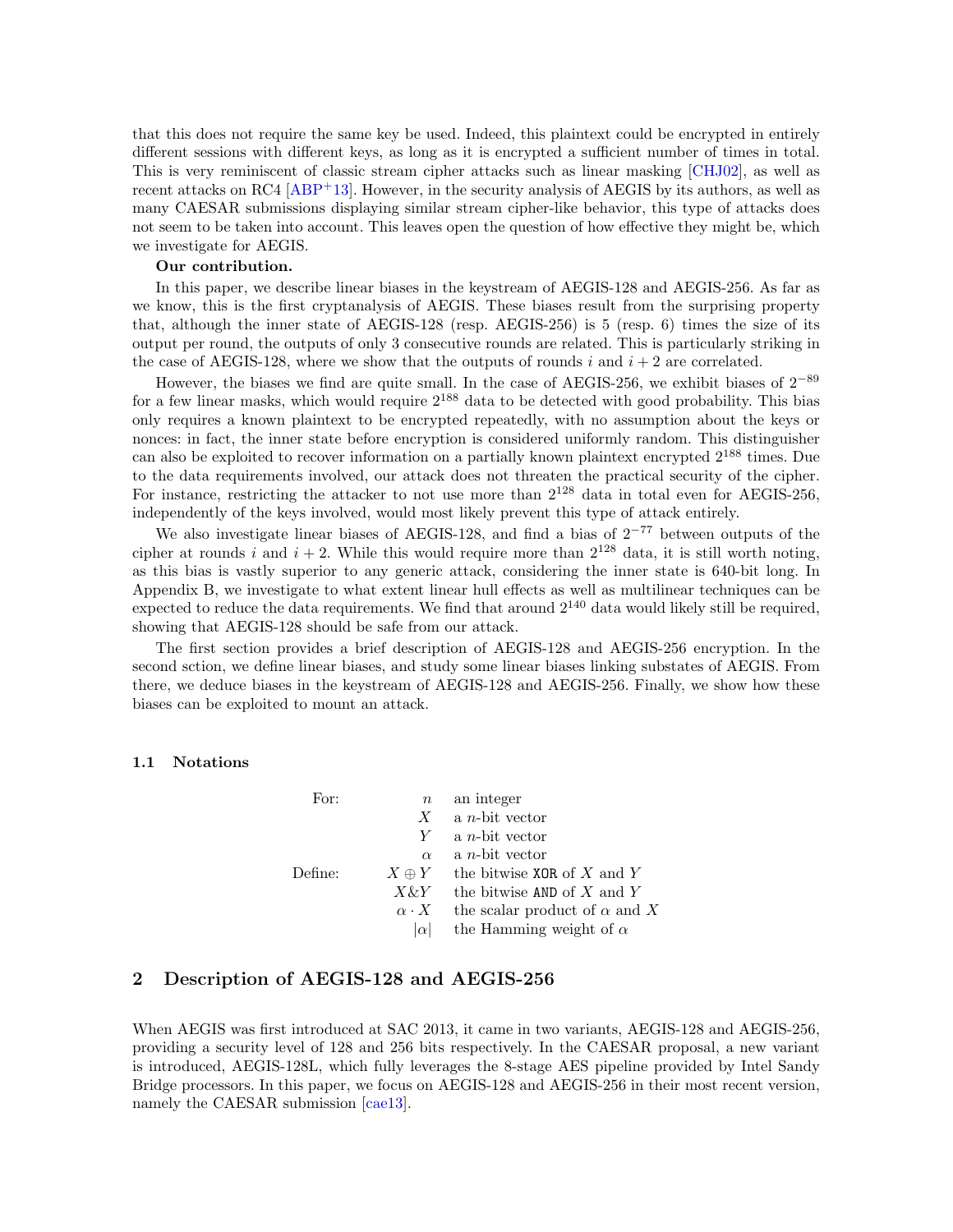#### 2.1 AEGIS-128

AEGIS-128 takes as parameters a 128-bit key, a 128-bit nonce, and a tag length less than or equal to 128. It proceeds in several stages: initialization, where the 640-bit inner state is initialized using the key and nonce; processing of the authenticated data, where optional associated data is integrated into the state; encryption proper, where a variable-length plaintext is encrypted into a ciphertext of the same length; and finalization, which produces an authentication tag from the inner state. Hereafter we are only interested in the encryption step. A complete description of AEGIS can be found in [\[WP14\]](#page-9-0).

The inner state of AEGIS-128 consists of five 128-bit substates  $S_0, \ldots, S_4$ . The plaintext is divided into 128-bit blocks  $m_i$ ,  $i \geq 0$ , and processed in successive rounds. Let us denote by  $S_{i,0}, \ldots, S_{i,4}$  the values of the substates at round i. For simplicity, we set  $i = 0$  when encryption begins, setting aside the initialization step as well as the processing of authenticated data.

Then we have:

 $S_{i+1,0} = S_{i,0} \oplus R(S_{i,4}) \oplus m_i$  $S_{i+1,1} = S_{i,1} \oplus R(S_{i,0})$  $S_{i+1,2} = S_{i,2} \oplus R(S_{i,1})$  $S_{i+1,3} = S_{i,3} \oplus R(S_{i,2})$  $S_{i+1,4} = S_{i,4} \oplus R(S_{i,3})$ 

where R denotes a single round of AES-128 [\[DR99\]](#page-8-4), with no key addition. The state update function is depicted in Figure [1.](#page-2-0)



Fig. 1. State update function of AEGIS-128.

<span id="page-2-0"></span>Each round, the ciphertext is output as:

$$
C_i = S_{i,1} \oplus S_{i,4} \oplus (S_{i,2} \& S_{i,3}) \oplus m_i
$$

#### 2.2 AEGIS-256

AEGIS-256 takes as parameters a 256-bit key, a 256-bit nonce, and a tag length less than or equal to 128. The encryption step is very much the same as that of AEGIS-128, except the inner state consists of six rather than five 128-bit substates  $S_{i,0}, \ldots, S_{i,5}$ . The state update function may be written as:

$$
S_{i+1,0} = S_{i,0} \oplus R(S_{i,5}) \oplus m_i
$$
  
\n
$$
S_{i+1,1} = S_{i,1} \oplus R(S_{i,0})
$$
  
\n
$$
S_{i+1,2} = S_{i,2} \oplus R(S_{i,1})
$$
  
\n
$$
S_{i+1,3} = S_{i,3} \oplus R(S_{i,2})
$$
  
\n
$$
S_{i+1,4} = S_{i,4} \oplus R(S_{i,3})
$$
  
\n
$$
S_{i+1,5} = S_{i,5} \oplus R(S_{i,4})
$$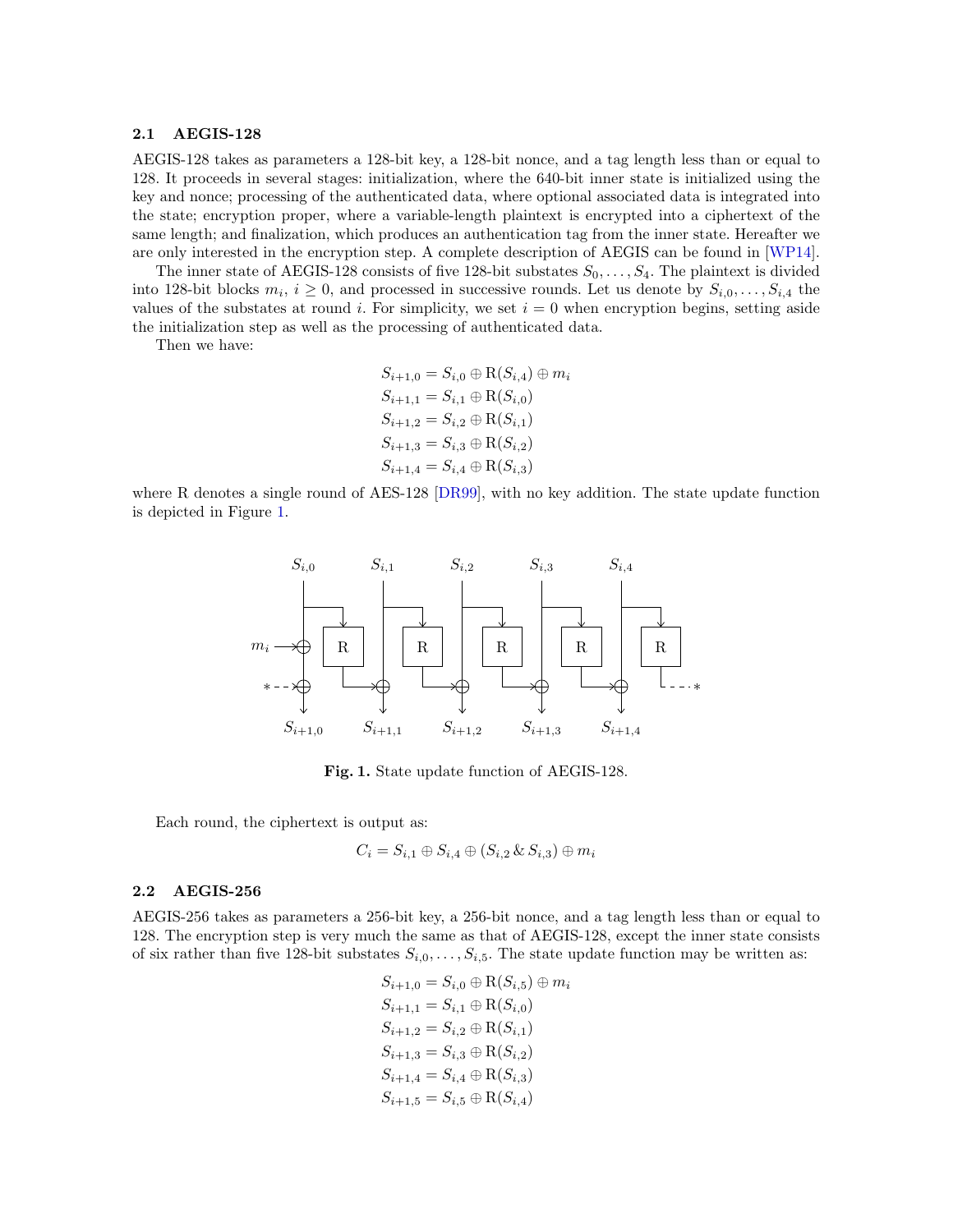Each round, the ciphertext is output as:

$$
C_i = S_{i,1} \oplus S_{i,4} \oplus S_{i,5} \oplus (S_{i,2} \& S_{i,3}) \oplus m_i
$$

#### 2.3 Security Claims

AEGIS-128 and AEGIS-256 claim a security level of respectively 128 and 256 bits for plaintext confidentiality (provided the attacker did not first break the integrity of the scheme, for which a security level of 128 bits is claimed in both cases–cf. [\[WP14\]](#page-9-0), Section 3). There is no explicit bound on data requirements.

## 3 Preliminaries

### 3.1 Linear Biases and Weights

Since we will typically deal with probabilities very close to  $1/2$ , it is convenient to define the *bias* of an event (as a shorcut for the bias of its probability):

**Definition 1 (Bias).** The bias of a an event  $E$  is defined as:

$$
Bias(E) = 2 \cdot Prob(E) - 1
$$

**Definition 2 (Linear Bias).** Consider a function  $F: \{0,1\}^n \to \{0,1\}^n$  from n bits to n bits. Given an input mask  $\alpha \in \{0,1\}^n$  and output mask  $\beta \in \{0,1\}^n$ , the linear bias of F with masks  $\alpha$ ,  $\beta$ , is defined as:

$$
\text{Bias}(\alpha \cdot X \oplus \beta \cdot F(X) = 0)
$$

with X uniformly random in  $\{0,1\}^n$ .

Matsui's classic piling-up lemma [\[Mat94\]](#page-9-3) is commonly used to combine linear biases together.

<span id="page-3-0"></span>**Lemma 1 (Piling-up Lemma).** Let  $X_1, \ldots, X_n$  be independent random binary variables. Then:

$$
Bias(X_1 \oplus \cdots \oplus X_n = 0) = Bias(X_1 = 0) \times \cdots \times Bias(X_n = 0)
$$

In the rest of this article, biases will often be of the form  $\pm 2^{-i}$ , with i an integer. This leads to the following definitions:

**Definition 3 (Weight of an Event).** Let  $E$  be an event. The weight of  $E$  is the positive real:

$$
weight(E) = -log_2(|Bias(E)|)
$$

If the bias is zero, we define the weight as  $\infty$ .

Definition 4 (Weight of a Linear Bias). The weight of a linear bias is the weight of its bias. That is, with the previous notations:

$$
weight(F, \alpha, \beta) = -log_2(|Bias(\alpha \cdot X \oplus \beta \cdot F(X) = 0)|)
$$

While the notion of weight is more prevalent in differential than in linear cryptanalysis, we have defined it so that it behaves exactly in the same way: due to Lemma [1,](#page-3-0) when combining linear characeteristics, we simply add their weights together, making computations more readable. Since we will combine linear characteristics repeatedly, the benefits are substantial. Note that finding strong biases means we always want to minimize weights.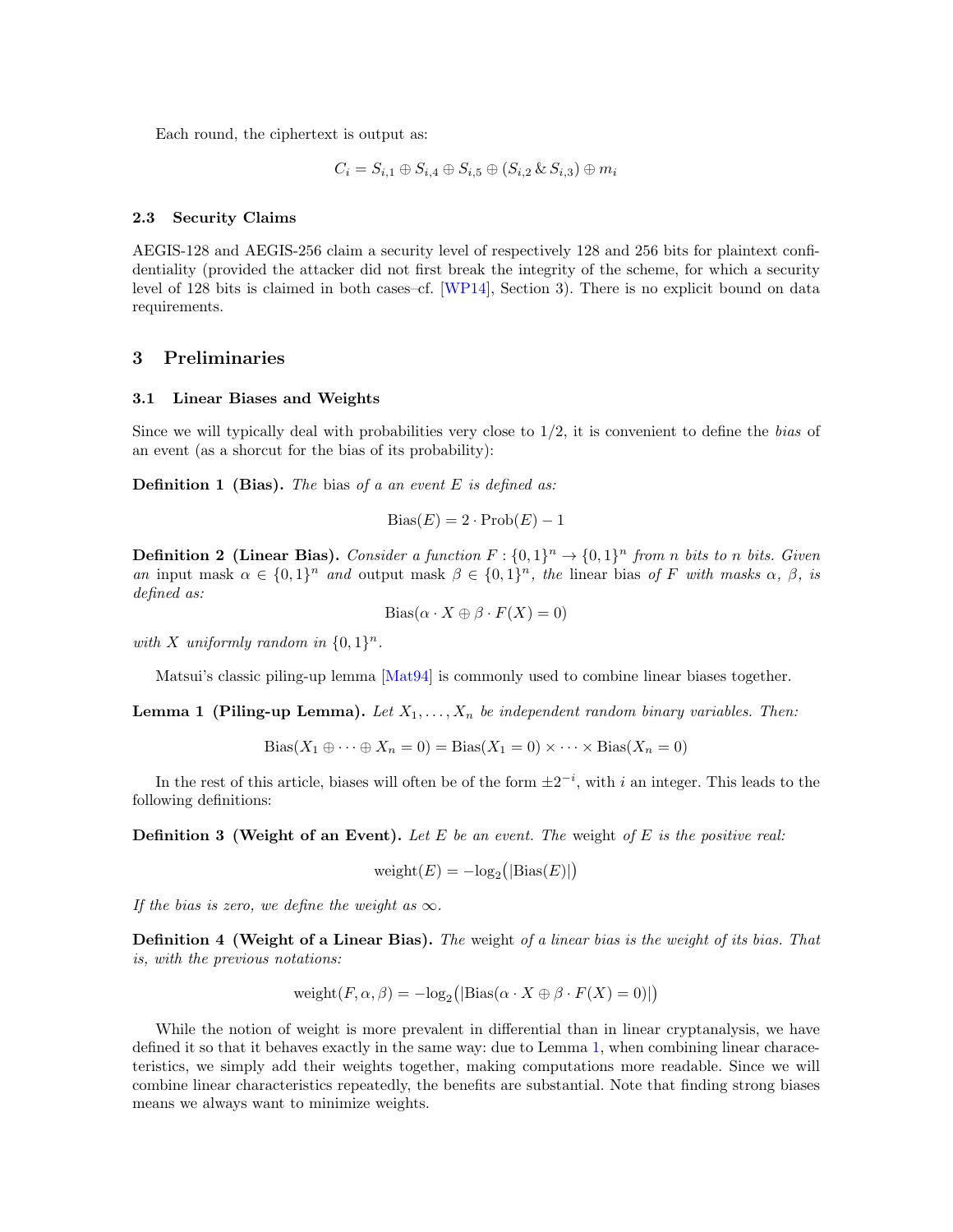#### <span id="page-4-3"></span>3.2 Linear Approximations of Bitwise AND

For  $x, y$  two independent uniformly random binary variables, it can be easily checked that their product x & y can be linearly approximated in four different ways: 0, x, y and  $x \oplus y \oplus 1$ , each with probability 3/4. In particular, this implies the following lemma, which will be quite useful:

**Lemma 2.** Let X, Y be two independent uniformly random variables in  $\{0,1\}^n$ , and  $\alpha$  be a linear mask in  $\{0,1\}^n$ . Then:

$$
\begin{aligned} \text{weight}\big(\alpha \cdot (X \& Y) = 0\big) \\ &= \text{weight}\big(\alpha \cdot (X \& Y \oplus X) = 0\big) \\ &= \text{weight}\big(\alpha \cdot (X \& Y \oplus Y) = 0\big) \\ &= \text{weight}\big(\alpha \cdot (X \& Y \oplus X \oplus Y \oplus 1) = 0\big) \\ &= |\alpha| \end{aligned}
$$

where  $|\alpha|$  denotes the Hamming weight of  $\alpha$ . The biases are all positive.

### 4 Linear Biases for AEGIS-128 and AEGIS-256

### <span id="page-4-4"></span>4.1 Linear Biases between Substates

The output of AEGIS-128 at round i is  $C_i = S_{i,1} \oplus S_{i,4} \oplus (S_{i,2} \& S_{i,3}) \oplus m_i$ . Using linear approximations of & in the previous section, this can naturally be approximated as a sum of some substates  $S_{i,j}$ 's. As a preliminary step towards exhibiting biases in the AEGIS-128 keystream, we point out some useful linear relations between substates  $S_{i,j}$ 's over three rounds.

Assume that at some round i, three consecutive plaintext blocks  $m_i$ ,  $m_{i+1}$ ,  $m_{i+2}$  are all-zeros. Denote  $S_0 = S_{i,0}, \ldots, S_4 = S_{i,4}$ . Then we can compute the value of substate 0 over the three rounds  $i, i + 1, i + 2$  as:

$$
S_{i,0} = S_0
$$
  
\n
$$
S_{i+1,0} = S_0 \oplus R(S_4)
$$
  
\n
$$
S_{i+2,0} = S_0 \oplus R(S_4) \oplus R(S_4 \oplus R(S_3))
$$

We are interested in the two differences  $S_{i,0} \oplus S_{i+1,0}$  and  $S_{i,0} \oplus S_{i+2,0}$ . Let us begin with the first:

<span id="page-4-1"></span><span id="page-4-0"></span>
$$
S_0 \oplus S_{i+1,0} = \mathcal{R}(S_4)
$$

If we choose any linear mask  $\alpha$ ,  $\beta$  with  $w = \text{weight}(R, \alpha, \beta)$ , then by definition we have:

$$
\beta \cdot (S_0 \oplus S_{i+1,0}) = \alpha \cdot S_4 \qquad \text{with weight } w \tag{1}
$$

Now consider the second difference:

<span id="page-4-2"></span>
$$
S_{i+2,0} \oplus S_{i,0} = R(S_4) \oplus R(S_4 \oplus R(S_3))
$$

This is the derivative of R at point  $S_4$  with difference R( $S_3$ ). Choose two linear masks  $\beta$ ,  $\gamma$  with  $w' =$  weight $(R, \beta, \gamma)$ . By the piling-up lemma, we get:

$$
\gamma \cdot (S_{i+2,0} \oplus S_{i,0}) = \beta \cdot S_4 \oplus \beta \cdot (S_4 \oplus R(S_3)) \qquad \text{with weight } 2w' \tag{2}
$$

$$
= \beta \cdot R(S_3)
$$

Thus, the contribution of  $S_4$  cancels itself out.

Finally, we can combine the previous linear approximation of R along  $\alpha$ ,  $\beta$  with [\(2\)](#page-4-0) to get:

$$
\gamma \cdot (S_{i+2,0} \oplus S_{i,0}) = \alpha \cdot S_3 \qquad \text{with weight } w + 2w' \tag{3}
$$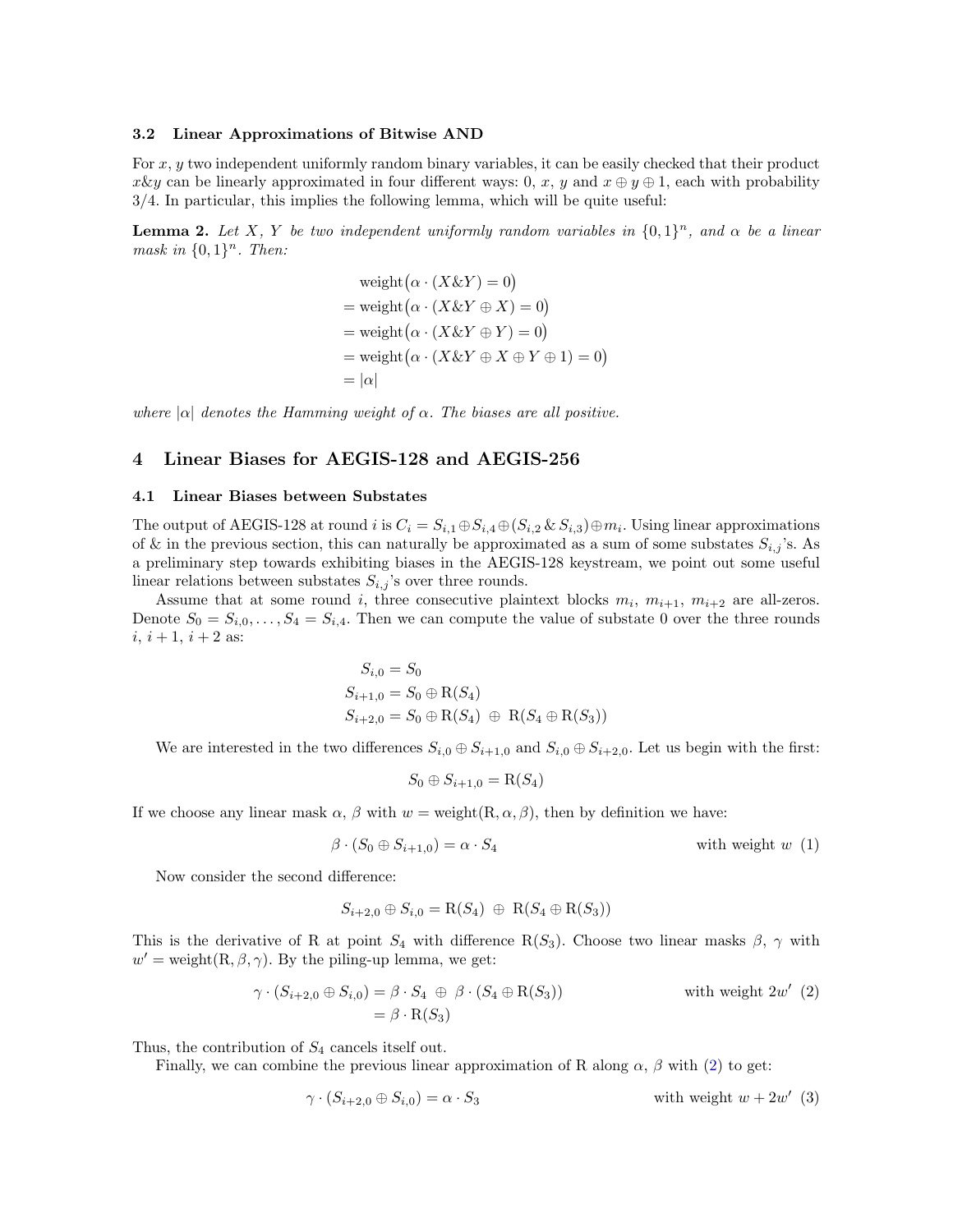Note that the above approximations also hold for  $S_{i,1}, \ldots, S_{i,4}$  by shifting all  $S_{i,j}$ 's involved along j modulo 5. Furthermore the same equalities hold for AEGIS-256 as well, except  $S_3$  and  $S_4$  in all three equations [\(1\)](#page-4-1), [\(2\)](#page-4-0), [\(3\)](#page-4-2) become  $S_4$  and  $S_5$ . The main takeaway in all cases is that  $S_{i+1,j} \oplus S_{i,j}$  is correlated to  $S_{i,j-1}$ , while  $S_{i+2,j} \oplus S_{i,j}$  is correlated to  $S_{i,j-2}$ .



<span id="page-5-0"></span>Fig. 2. Linear masks over two rounds of AES. Grey boxes denote active bytes.

In the end, we will want to choose  $\alpha$ ,  $\gamma$  so as to minimize  $w + 2w'$  in [\(3\)](#page-4-2). This involves considering linear propagation over two rounds of AES. Due to the branching number of 5 of the AES construction [\[DR01\]](#page-8-5), we will have at least 5 active S-boxes over these two rounds. Moreover, since we want to minimize  $w+2w'$ , the second round incurs twice the cost, so the optimal configuration would be to have 4 active S-boxes in the first round, and only one in the second round. This is easily achieved: choosing any linear masks at the input and output of a single S-box in the second round, then propagating the masks linearly will have the desired effect (cf. Figure [2\)](#page-5-0). In fact, there are enough degrees of freedom to pass all S-boxes with the optimal linear weight of 3. As a result, we get  $w = 4 \cdot 3 = 12$  and  $w' = 3$ , so  $w + 2w' = 18$ . Appendix A gives specific values for  $\alpha$ ,  $\beta$ ,  $\gamma$ .

### <span id="page-5-1"></span>4.2 Biases for AEGIS-128

In this section, we will exhibit a linear bias between the output of AEGIS-128 at rounds i and  $i + 2$ , assuming that the messages  $m_i$ ,  $m_{i+1}$ ,  $m_{i+2}$  are all-zeros. Let us define  $S_0 = S_{i,0}, \ldots, S_4 = S_{i,4}$ .

Choose  $\alpha$ ,  $\beta$ ,  $\gamma$  as in the previous section. Recall that  $C_i = S_1 \oplus S_4 \oplus S_2 \& S_3$ . Using §[3.2,](#page-4-3) we can approximate  $C_i$  and  $C_{i+2}$  as:

$$
\gamma \cdot C_i = \gamma \cdot (S_1 \oplus S_4 \oplus S_3) \qquad \text{with weight } |\gamma|
$$

$$
\gamma \cdot C_{i+2} = \gamma \cdot (S_{i+2,1} \oplus S_{i+2,4} \oplus S_{i+2,3})
$$
 with weight  $|\gamma|$ 

It follows from Equation [\(3\)](#page-4-2) in the previous section that we have:

$$
\gamma \cdot (C_i \oplus C_{i+2}) = \alpha \cdot (S_4 \oplus S_2 \oplus S_1) \qquad \text{with weight } 3w + 6w' + 2|\gamma|
$$

Now, observe that  $C_i$  may also be approximated as:

$$
\alpha \cdot C_i = \alpha \cdot (S_1 \oplus S_4 \oplus S_2) \qquad \text{with weight } |\alpha|
$$

We are now approximating  $C_i$  bitwise in two different ways. However, as long as  $\alpha$  and  $\gamma$  have disjoint support, the two events are independent. In the remainder, we assume this is the case.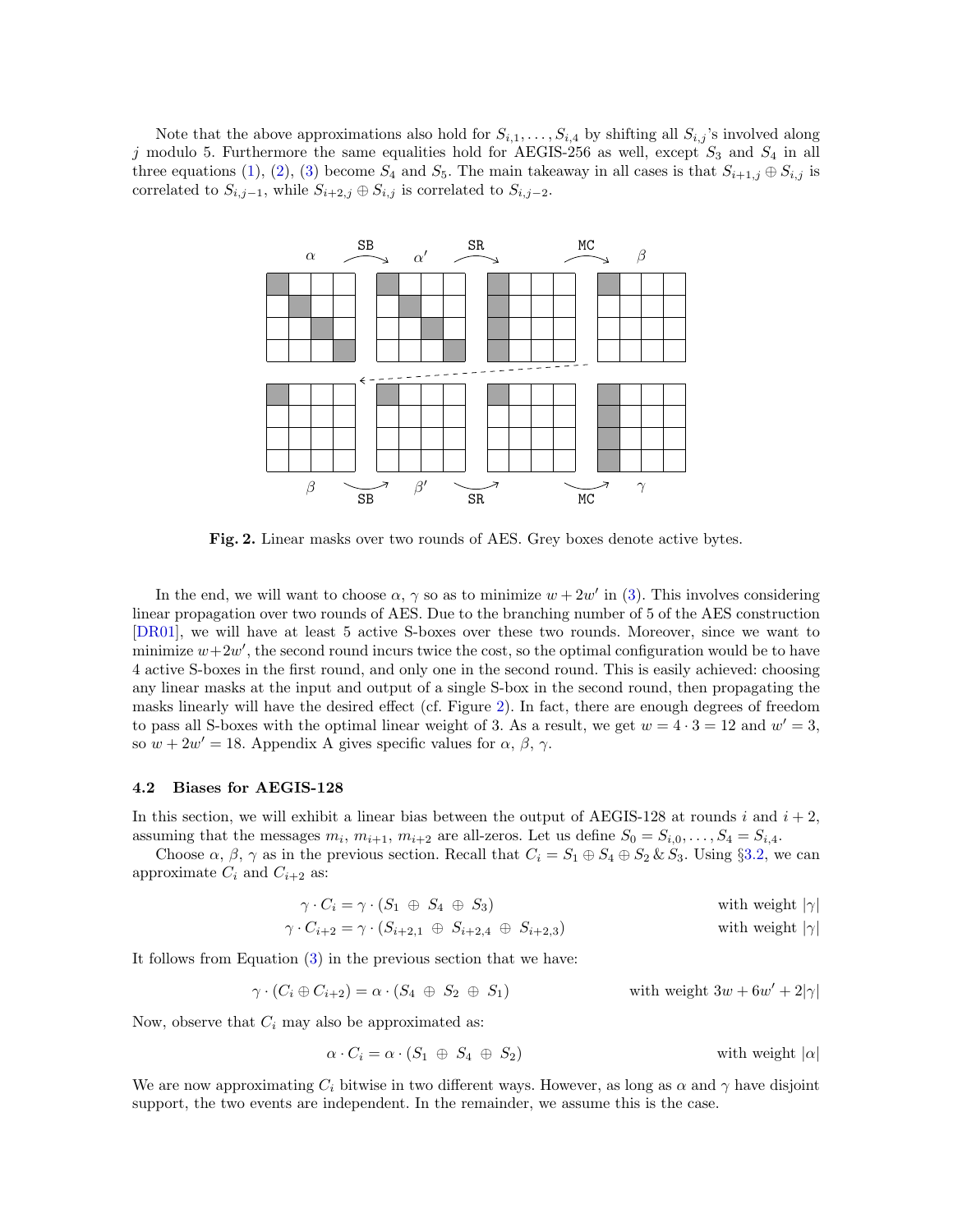If we combine the last two equations together, we get:

$$
(\alpha \oplus \gamma) \cdot C_i \oplus \gamma \cdot C_{i+2} = 0
$$
 with weight  $3w + 6w' + |\alpha| + 2|\gamma|$ 

This is an absolute bias on the AEGIS-128 keystream. Note that in order to simplify the presentation, we did not keep track of whether the bias is positive or negative; however, this is fixed and known.

The question now becomes how to choose  $\alpha$ ,  $\gamma$  so as to minimize the weight above. Details of this computation are provided in Appendix A. In the end, we obtain  $|\alpha| = 5$ ,  $|\gamma| = 9$ , with all S-boxes having optimal linear bias, hence  $w = 12$ ,  $w' = 3$  as in the previous section. This yields  $3w + 6w' + |\alpha| + 2|\gamma| = 77.$ 

#### 4.3 Biases for AEGIS-256

Biases on the AEGIS-256 keystream are built essentially in the same way as for AEGIS-128, except the outputs of all three rounds i,  $i + 1$  and  $i + 2$  are necessary. Again, we assume  $m_i = m_{i+1} = m_{i+2} = 0$ . Recall that  $C_i = S_1 \oplus S_4 \oplus S_5 \oplus S_2 \& S_3$ .

We use the following approximations:

| $\alpha \cdot C_i = \alpha \cdot (S_1 \oplus S_4 \oplus S_5)$                                                       | with weight $ \alpha $ |
|---------------------------------------------------------------------------------------------------------------------|------------------------|
| $\beta \cdot C_i = \beta \cdot (S_1 \oplus S_4 \oplus S_5 \oplus S_2 \oplus S_3)$                                   | with weight $ \beta $  |
| $\gamma \cdot C_i = \gamma \cdot (S_1 \oplus S_4 \oplus S_5 \oplus S_2)$                                            | with weight $ \gamma $ |
| $\beta \cdot C_{i+1} = \beta \cdot (S_{i+1,1} \oplus S_{i+1,4} \oplus S_{i+1,5} \oplus S_{i+1,2} \oplus S_{i+1,3})$ | with weight $ \beta $  |
| $\gamma \cdot C_{i+2} = \gamma \cdot (S_{i+2,1} \oplus S_{i+2,4} \oplus S_{i+2,5} \oplus S_{i+2,2})$                | with weight $ \gamma $ |

Using Equation  $(2)$  from  $\S 4.1$ , we have:

$$
\gamma \cdot (C_i \oplus C_{i+2}) = \beta \cdot (\mathcal{R}(S_5) \oplus \mathcal{R}(S_2) \oplus \mathcal{R}(S_3) \oplus \mathcal{R}(S_0))
$$

with weight  $8w' + 2|\gamma|$ 

On the other hand:

$$
\beta \cdot (C_i \oplus C_{i+1}) = \beta \cdot (R(S_0) \oplus R(S_3) \oplus R(S_4) \oplus R(S_1) \oplus R(S_2))
$$
  
with weight  $2|\beta|$ 

Summing the last two equalities yields:

$$
\beta \cdot (C_i \oplus C_{i+1}) \oplus \gamma \cdot (C_i \oplus C_{i+2}) = \beta \cdot (R(S_1) \oplus R(S_4) \oplus R(S_5))
$$
  
with weight  $8w' + 2|\beta| + 2|\gamma|$ 

Now it remains to use Equation [\(1\)](#page-4-1) to pass through R and get:

$$
\beta \cdot (C_i \oplus C_{i+1}) \oplus \gamma \cdot (C_i \oplus C_{i+2}) = \alpha \cdot (S_1 \oplus S_4 \oplus S_5)
$$
  
with weight  $3w + 8w' + 2|\beta| + 2|\gamma|$ 

Finally:

$$
\alpha \cdot C_i \oplus \beta \cdot (C_i \oplus C_{i+1}) \oplus \gamma \cdot (C_i \oplus C_{i+2}) = 0
$$
  
with weight  $3w + 8w' + |\alpha| + 2|\beta| + 2|\gamma|$ 

Now the question is to find  $\alpha$ ,  $\beta$ ,  $\gamma$  minimizing this weight. In fact, we can choose precisely the same  $\alpha$ ,  $\gamma$  as for AEGIS-128. Indeed, these masks were chosen so as to 1) pass all S-boxes with optimal probability; 2) minimize w as compared to w'; 3) minimize  $|\alpha| + 2|\gamma|$  within the previous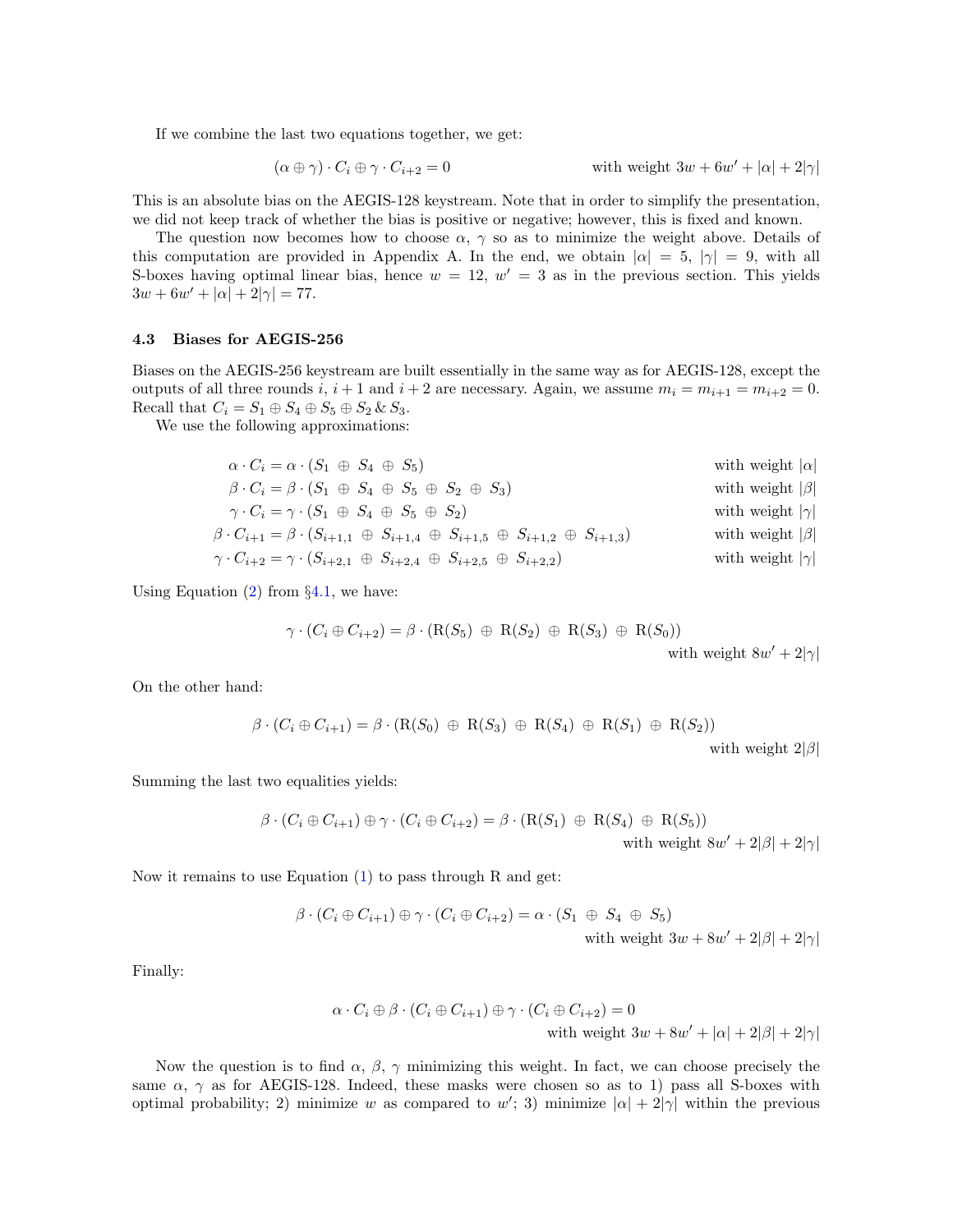constraints. The same criterions are very fitting once again; the only difference is the new  $\beta$  term, but with the previous choices  $|\beta| = 3$ , so it is nearly optimal as well. As a result, we have a weight of  $3 \cdot 12 + 8 \cdot 3 + 5 + 2 \cdot 3 + 2 \cdot 9 = 89.$ 

Intuition. How the previous linear approximations were chosen so as to cancel each other out, and perhaps more importantly what made such a choice possible, may not be immediately apparent from the description of the linear characteristic itself. As a result, it may be useful to provide some intuition.

We know that  $S_j \oplus S_{i+1,j} = R(S_{j-1})$ . From Eq. [\(2\)](#page-4-0),  $S_j \oplus S_{i+2,j} = R(S_{j-1}) \oplus R(S_{j-1} \oplus R(S_{j-2}))$ is linearly correlated to  $R(S_{j-2})$ , with the contribution of  $S_{j-1}$  cancelling itself out; so we may write  $S_j \oplus S_{i+2,j} = D(R(S_{j-2}))$ , where D is a purely formal notation to indicate an expression that is linearly correlated to the input of D.

On the other hand, if we approximate the & operation in  $C_i$  and  $C_{i+1}$  linearly along the same mask, and add them together, we can ensure that every  $S_{i+1,j}$  is matched with the corresponding  $S_j$ , so as a result we can roughly write:

$$
C_{i+1} \oplus C_i \approx \qquad \mathcal{R}(S_0) \oplus \qquad [\mathcal{R}(S_1)] \oplus \qquad [\mathcal{R}(S_2)] \oplus \qquad \mathcal{R}(S_3) \oplus \qquad \mathcal{R}(S_4)
$$

where the brackets denote a term that comes from a & operation and thus may be omitted at will by §[3.2.](#page-4-3)

The same reasoning holds for  $C_{i+2}$ ; and in the end we have:

$$
C_i \approx \n\begin{array}{ccc}\nC_i \approx & S_1 \oplus & [S_2] \oplus & [S_3] \oplus & S_4 \oplus & S_5 \\
C_{i+1} \oplus C_i \approx & R(S_0) \oplus & [R(S_1)] \oplus & [R(S_2)] \oplus & R(S_3) \oplus & R(S_4) \\
C_{i+2} \oplus C_i \approx & [D(R(S_0))] \oplus & [D(R(S_1))] \oplus & D(R(S_2)) \oplus & D(R(S_3)) \oplus & D(R(S_5))\n\end{array}
$$

Now take the characteristic  $\alpha \stackrel{R}{\rightarrow} \beta \stackrel{R}{\rightarrow} \gamma$  from the previous section, which is also a characteristic  $\alpha \stackrel{R}{\rightarrow} \beta \stackrel{D}{\rightarrow} \gamma$  as can be seen in §[4.1,](#page-4-4) Eq. [\(2\)](#page-4-0). If the characteristics hold, this tells us that  $\alpha \cdot S_k = \beta \cdot R(S_k) = \gamma \cdot D(R(S_k))$ . Hence, if we approximate the first line along  $\alpha$ , the second along  $\beta$ , and the third along  $\gamma$ , if the linear characteristics hold and we add up everything, any two terms in the same column will cancel each other out. So the question becomes simply how to make an appropriate choice for each bracket in the equations above so that there is 0 or 2 terms in each column. This is exactly what we do in order to construct our linear characteristic, namely:

$$
C_i \approx \n\begin{array}{ccc}\nC_i \approx & S_1 \oplus & S_4 \oplus & S_5 \\
C_{i+1} \oplus C_i \approx & R(S_0) \oplus & R(S_1) \oplus & R(S_2) \oplus & R(S_3) \oplus & R(S_4) \\
C_{i+2} \oplus C_i \approx & D(R(S_0)) \oplus & D(R(S_2)) \oplus & D(R(S_3)) \oplus & D(R(S_5))\n\end{array}
$$

If we look at AEGIS-128 from the same perspective, we can write:

$$
C_i \approx \qquad S_1 \oplus \qquad [S_2] \oplus \qquad [S_3] \oplus \qquad S_4
$$
  
\n
$$
C_{i+1} \oplus C_i \approx \qquad R(S_0) \oplus \qquad [R(S_1)] \oplus \qquad [R(S_2)] \oplus \qquad R(S_3)
$$
  
\n
$$
C_{i+2} \oplus C_i \approx \qquad [D(R(S_0))] \oplus \qquad [D(R(S_1))] \oplus \qquad D(R(S_2)) \oplus \qquad D(R(S_4))
$$

After removing the second line entirely, the approximation we made is:

$$
C_i \approx \qquad S_1 \oplus \qquad S_2 \oplus \qquad S_4
$$
  
\n
$$
C_{i+2} \oplus C_i \approx \qquad D(R(S_1)) \oplus \qquad D(R(S_2)) \oplus \qquad D(R(S_4))
$$

#### 4.4 Exploiting the Keystream Biases

In the previous two sections, we have assumed that at some round  $i$ , three consecutive plaintexts  $m_i$ ,  $m_{i+1}, m_{i+2}$  are all-zeros. From there, we have shown the existence of an absolute bias of the form:

Bias
$$
(\alpha \cdot C_i \oplus \beta \cdot C_{i+1} \oplus \gamma \cdot C_{i+2} \oplus b = 0) = 2^{-w}
$$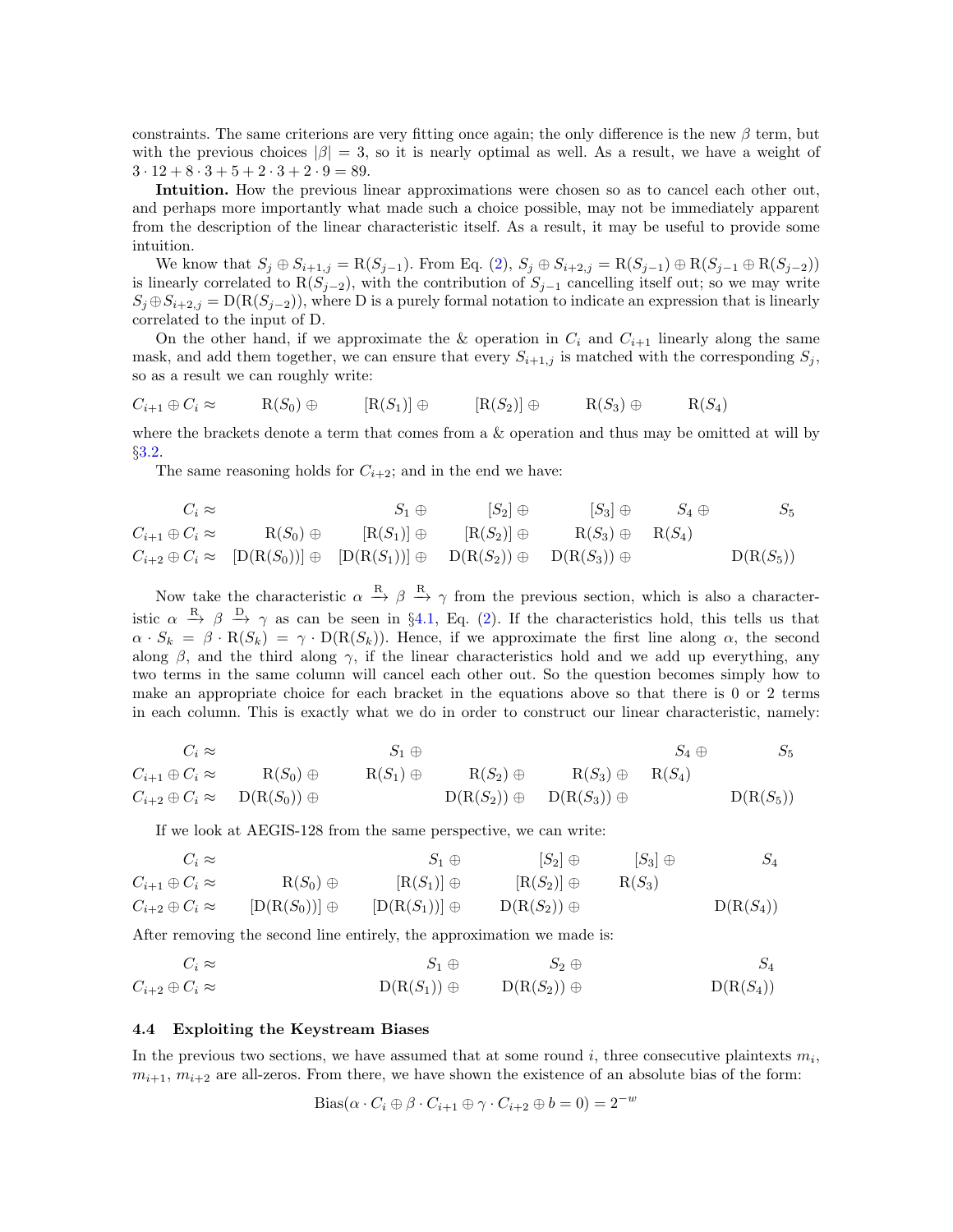In other words, we have built a distinguisher on the AEGIS keystream. However, if we no longer assume  $m_{i+2} = 0$ , then at round  $i + 2$ , the only difference in the output of the cipher is that  $m_{i+2}$  is XOR-ed into the ciphertext  $C_{i+2}$ . As a result, we have:

Bias
$$
(\alpha \cdot C_i \oplus \beta \cdot C_{i+1} \oplus \gamma \cdot C_{i+2} \oplus \gamma \cdot m_{i+2} \oplus b = 0) = 2^{-w}
$$

Thus, the observable value  $\alpha \cdot C_i \oplus \beta \cdot C_{i+1} \oplus \gamma \cdot C_{i+2}$  directly leaks information about  $\gamma \cdot m_{i+2}$ .

This leads to the following attack scenario. Assume the same three consecutive plaintext blocks 0, 0, m are encrypted  $2^{2w}$  times in total, independently of the keys and nonces used. Then an attacker having access to that data would deduce the value of  $\gamma \cdot m$  with good probability, just by counting the occurences of the event  $\alpha \cdot C_i \oplus \beta \cdot C_{i+1} \oplus \gamma \cdot C_{i+2} = 0$  on the fly. However, the data requirements make this attack impractical, since  $2^{154}$  and  $2^{188}$  encryptions would be required respectively for AEGIS-128 and AEGIS-256 in order to exploit a single bias (as opposed to a multilinear approach). In Appendix B, we try to capture linear propagation in AEGIS-128 more accurately, in order to evaluate to what extent data requirements could be lowered; we conclude that AEGIS-128 seems to resist straightforward improvements of our attack, as  $2^{140}$  data is still required.

### 5 Conclusion

In this article, we have constructed linear biases in the keystream of AEGIS-128 and AEGIS-256. These biases stem from dependencies between surprisingly few consecutive rounds: for AEGIS-128, linear biases exist between the outputs of rounds  $i$  and  $i + 2$ ; while for AEGIS-256, three consecutive rounds are enough. Our main result is the construction of a linear mask with bias  $2^{-89}$  on the keystream of AEGIS-256. This bias can be exploited to recover bits of information on a partially known plaintext encrypted  $2^{188}$  times, regardless of the keys involved. While the biases remain too low to be a threat in practice, they are vastly superior to any generic attack, and point out an unexpected property in the keystream of AEGIS.

### Acknowledgments

The author would like to thank all members of the ANSSI cryptography laboratory, especially Thomas Fuhr and Henri Gilbert, for their valuable comments and insights on this article.

### References

- <span id="page-8-3"></span>ABP<sup>+</sup>13. N. AlFardan, D. J. Bernstein, K. G. Paterson, B. Poettering, and J. Schuldt. On the security of RC4 in TLS. In USENIX Security Symposium (2013), Presented at FSE 2013 as an invited talk by Daniel J. Bernstein, available at <http://www.isg.rhul.ac.uk/tls/>, 2013.
- <span id="page-8-1"></span>BDPA12. Guido Bertoni, Joan Daemen, Michal Peeters, and Gilles Assche. Duplexing the sponge: Single-pass authenticated encryption and other applications. In Ali Miri and Serge Vaudenay, editors, Selected Areas in Cryptography, volume 7118 of Lecture Notes in Computer Science, pages 320–337. Springer Berlin Heidelberg, 2012.
- <span id="page-8-0"></span>cae13. CAESAR– Competition for Authenticated Encryption: Security, Applicability, and Robustness. General secretary Daniel J. Bernstein, information available at [http://competitions.cr.yp.to/](http://competitions.cr.yp.to/caesar.html) [caesar.html](http://competitions.cr.yp.to/caesar.html), 2013.
- <span id="page-8-2"></span>CHJ02. Don Coppersmith, Shai Halevi, and Charanjit Jutla. Cryptanalysis of stream ciphers with linear masking. In Moti Yung, editor, Advances in Cryptology CRYPTO 2002, volume 2442 of Lecture Notes in Computer Science, pages 515–532. Springer Berlin Heidelberg, 2002.
- <span id="page-8-4"></span>DR99. Joan Daemen and Vincent Rijmen. AES proposal: RIJNDAEL. Advanced Encryption Standard submission, available at <http://jda.noekeon.org/>, 1999.
- <span id="page-8-5"></span>DR01. Joan Daemen and Vincent Rijmen. The wide trail design strategy. In Bahram Honary, editor, Cryptography and Coding, volume 2260 of Lecture Notes in Computer Science, pages 222–238. Springer Berlin Heidelberg, 2001.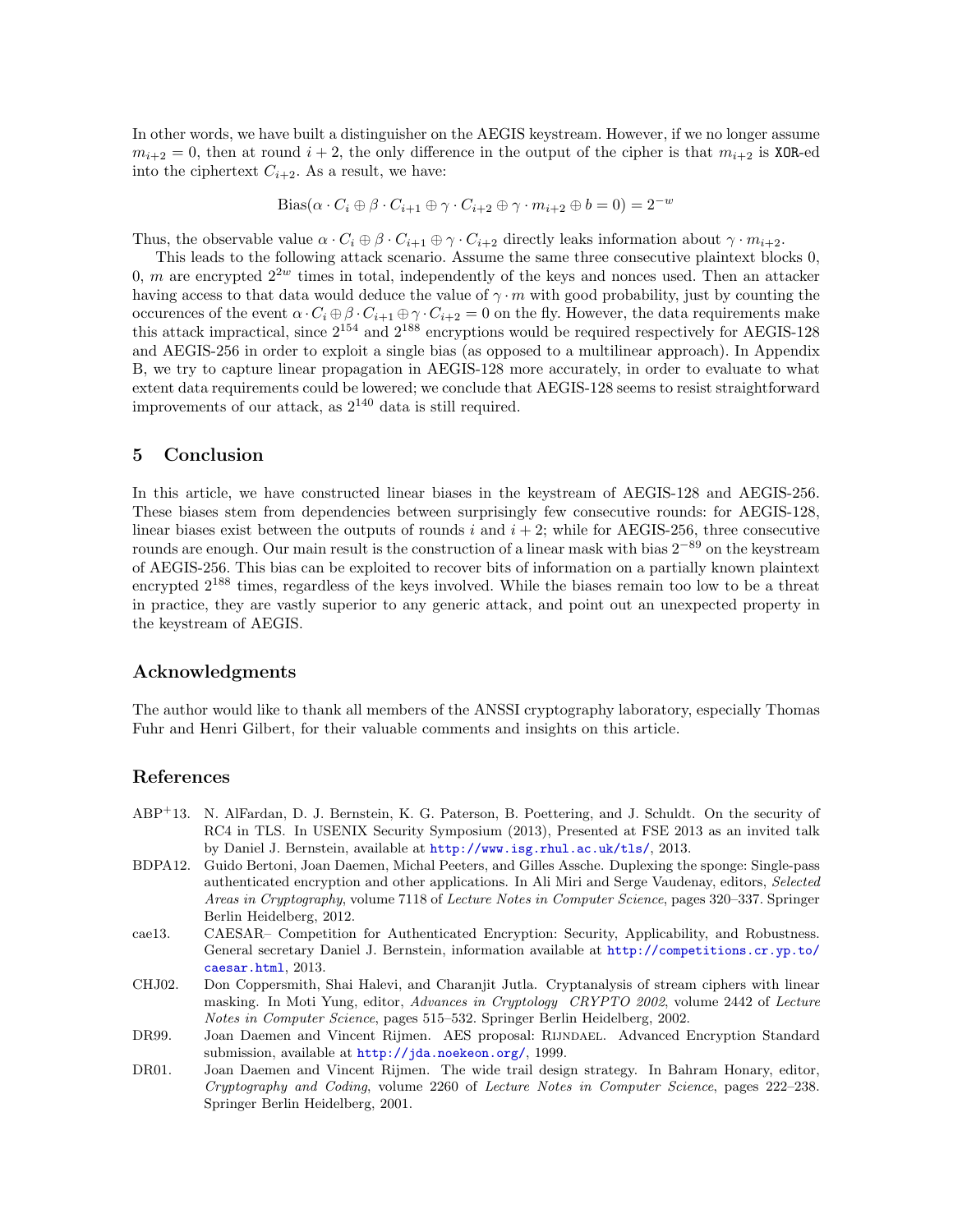- <span id="page-9-3"></span>Mat94. Mitsuru Matsui. Linear cryptanalysis method for des cipher. In Tor Helleseth, editor, Advances in Cryptology EUROCRYPT 93, volume 765 of Lecture Notes in Computer Science, pages 386–397. Springer Berlin Heidelberg, 1994.
- <span id="page-9-2"></span>Nik14. Ivica Nikolić. Tiaoxin-346. CAESAR submission, [http://competitions.cr.yp.to/round1/](http://competitions.cr.yp.to/round1/tiaoxinv1.pdf) [tiaoxinv1.pdf](http://competitions.cr.yp.to/round1/tiaoxinv1.pdf), 2014.
- <span id="page-9-0"></span>WP14. Hongjun Wu and Bart Preneel. AEGIS: A fast authenticated encryption algorithm. CAESAR submission, updated from Cryptology ePrint Archive Report 2013/695, updated from SAC 2013 version, <http://competitions.cr.yp.to/round1/aegisv1.pdf>, 2014.
- <span id="page-9-1"></span>YWH<sup>+</sup>14. Dingfeng Ye, Peng Wang, Lei Hu, Liping Wang, Yonghong Xie, Siwei Sun, and Ping Wang. PAES v1: Parallelizable authenticated encryption schemes based on AES round function. CAESAR submission, <http://competitions.cr.yp.to/round1/paesv1.pdf>, 2014.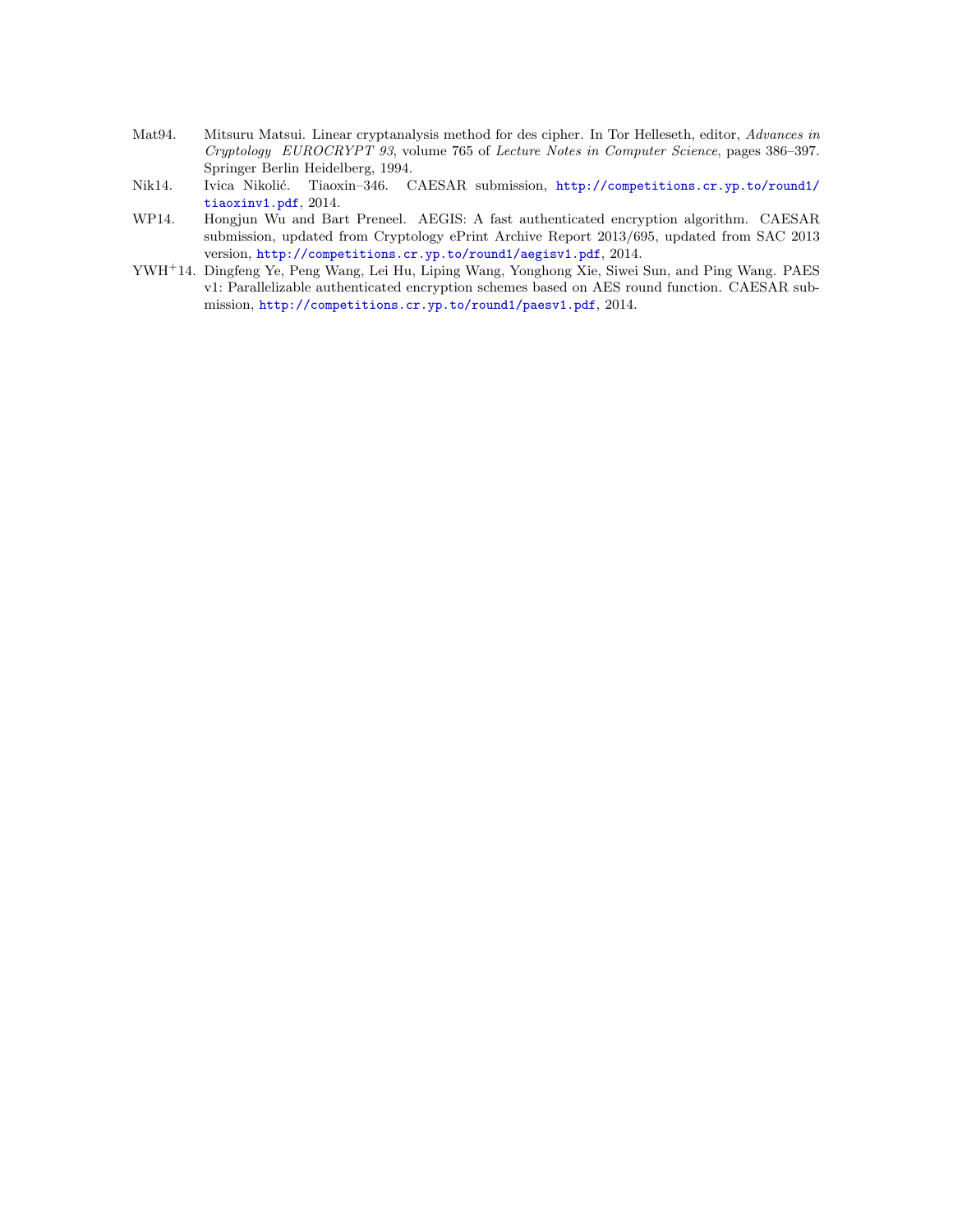## Appendix A: Values of  $\alpha$ ,  $\beta$ ,  $\gamma$

Consider the situation depicted on Figure [3,](#page-10-0) where the linear characteristic  $\alpha \to \beta \to \gamma$  spans two rounds of AES (without key addition). We are trying to minimize  $|\alpha| + 2|\gamma|$ , while passing all S-boxes with optimal linear probability.



<span id="page-10-0"></span>Fig. 3. Linear masks over two rounds of AES. Grey boxes denote active bytes.

First, we look for  $\beta'$  minimizing  $|\gamma|$ . With little-endian hexadecimal notations, it turns out only one value  $\beta' = 0$ e reaches the minimum with  $|\gamma| = 9$  ( $\gamma$  equals f, 8, c, 5 along one column). For this value, five choices of  $\beta$  allow us to pass the S-box with weight 3:  $\beta = 0.9$ , 31, 38, c8, or f9. For each of these values, we compute  $\alpha'$ , then look for the minimal size of  $\alpha$  such that all four S-boxes are passed with optimal probability. We find  $|\alpha| = 5$ , for  $\beta = 38$  ( $\alpha$  equals 4, 3, 2, 2 along the diagonal). Observe that  $|\alpha|$  is at least 4 since it has to span 4 S-boxes. Since we followed the only way to have  $|\gamma| = 9$ , which is optimal;  $|\alpha|$  is within 1 of being optimal; and we are trying to minimize  $|\alpha| + 2|\gamma|$ . we have found the unique optimal choice.

More accurately, it is the unique optimal choice once we have fixed our choice for the active S-box in the second round. In fact, we could choose any one of the other 15 S-boxes, and use the exact same values of linear masks  $\beta$ ,  $\beta'$  at the entrance of that S-box (namely, 38 and 0e). Indeed, the circulant nature of the AES MixColums matrix means that a given mask at the input (resp. output) of one S-box will propagate to a permutation of the same masks at the output (resp. input) of the previous (resp. next) layer of S-boxes, and hence in our case will yield the same sizes for  $\alpha$  and  $\gamma$ . Thus there are 16 choices for  $\alpha$ ,  $\gamma$  with identical properties for our purpose; one per choice of active S-box in the middle round.

## Appendix B: Refined Linear Model of AEGIS-128

In §[4.2,](#page-5-1) we have found a linear mask with bias  $2^{-77}$  on the AEGIS-128 keystream. Detecting this bias would require 2<sup>154</sup> data, which is significantly more than is sensible with a security parameter of 128 bits. However, the bias on an actual AEGIS-128 keystream may be slightly different, due to the independence assumptions required by our analysis. Additionaly, there may be linear hull effects strengthening or weakening the bias. In any case, other biases of comparable strength undoubtedly exist, and could be exploited in a multilinear attack. With all this in mind, it may be worth wondering whether the  $2^{154}$  data requirement has some chance of being brought down below  $2^{128}$ .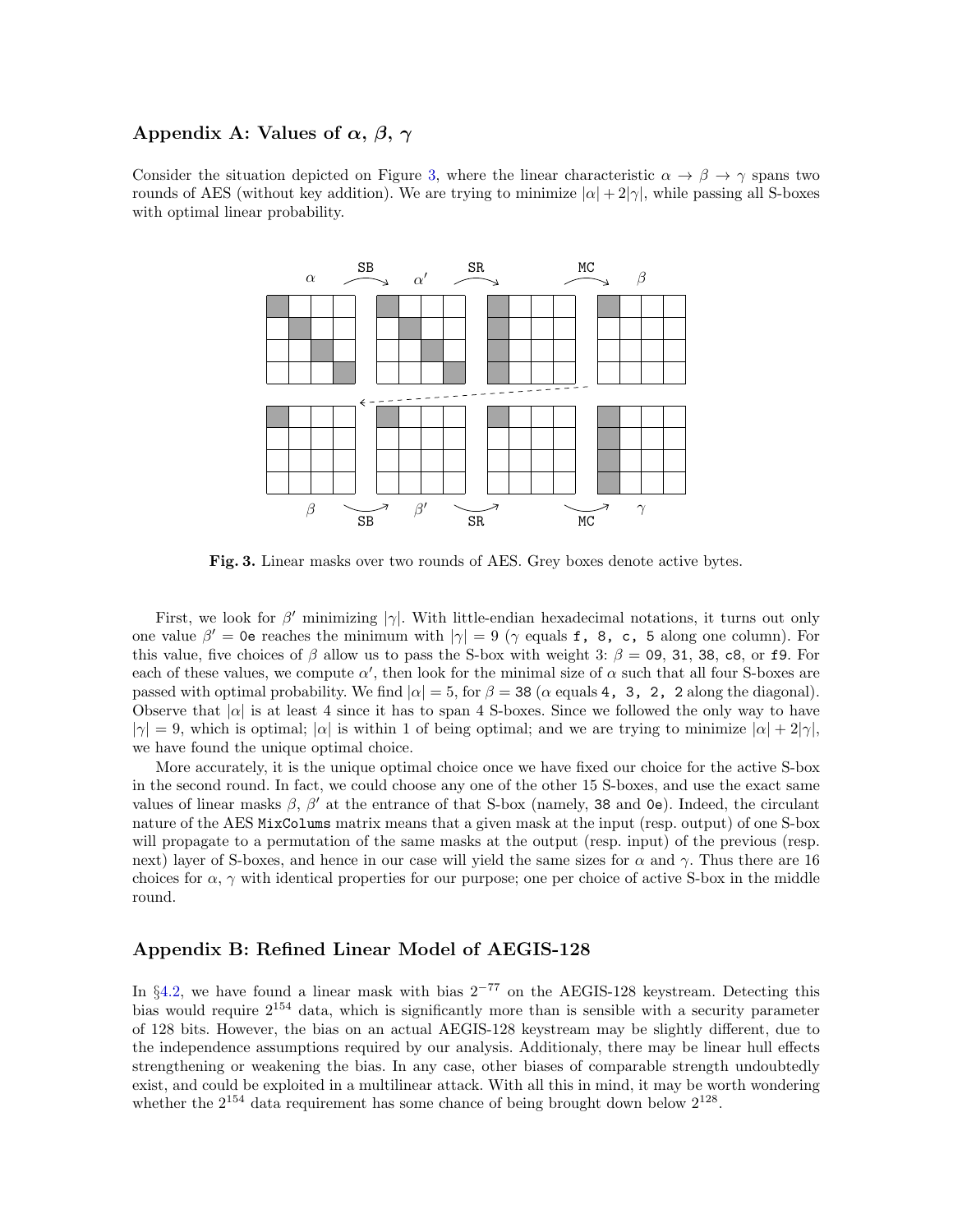It so happens that for AEGIS-128, there is a fairly elegant way of simultaneously taking into account many of the effects listed above. In our previous analysis, we used standard linear cryptanalysis techniques to follow the propagation of a bias along a few AES-based transformations. This amounts to modelling the transformations in a certain way, materialized by independence assumptions. However in the case of AEGIS-128, large parts of the transformations can be computed with complete accuracy by looking at byte distributions, without the need to model anything.

If we recap the previous analysis in §[4.2,](#page-5-1) we approximate  $C_i$  and  $C_i \oplus C_{i+2}$  linearly, and from there we obtain the following two sums:

$$
S_1 \oplus S_2 \oplus S_4
$$
  
\n
$$
R(S_2) \oplus R(S_2 \oplus R(S_1)) \oplus R(S_3) \oplus R(S_3 \oplus R(S_2)) \oplus R(S_0) \oplus R(S_0 \oplus R(S_4))
$$
  
\n
$$
= D(R(S_1)) \oplus D(R(S_2)) \oplus D(R(S_4))
$$

where D is a purely formal notation denoting the fact that its input and output are linearly correlated (cf.  $\S 4.1$ ); then we use the fact that X and  $D(R(X))$  are correlated. More precisely, we first relate X to  $R(X)$ , then  $R(X)$  to  $D(R(X))$ . Thus the propagation is decomposed in two steps, which we can picture as:

$$
S_1 \oplus S_2 \oplus S_4 \quad \rightarrow \quad R(S_1) \oplus R(S_2) \oplus R(S_4) \quad \rightarrow \quad D(R(S_1)) \oplus D(R(S_2)) \oplus D(R(S_4))
$$

So our propagation "factors" through the value  $R(S_1) \oplus R(S_2) \oplus R(S_4)$ : that is to say, all information we had on  $S_1 \oplus S_2 \oplus S_4$  is first translated as information on  $R(S_1) \oplus R(S_2) \oplus R(S_4)$ ; after which only information on  $R(S_1) \oplus R(S_2) \oplus R(S_4)$  is used to deduce information on  $D(R(S_1)) \oplus D(R(S_2)) \oplus D(R(S_4))$ . Moreover, with our linear masks, only a single S-box is active in  $R(S_1) \oplus R(S_2) \oplus R(S_4)$ , so actually the whole propagation factors through the value of  $R(S_1) \oplus R(S_2) \oplus R(S_4)$  on a single byte.

The idea for our new model is that we are going to compute the actual distribution of  $R(S_1) \oplus$  $R(S_2) \oplus R(S_4)$  on one byte from the knowledge of  $C_i = S_1 \oplus S_2 \& S_3 \oplus S_4$ . Then we are going to use this full distribution, rather than a single linear mask, to compute a distribution of  $S_{i+2,3} \oplus S_3 \oplus S_{i+2,4} \oplus$  $S_4 \oplus S_{i+2,1} \oplus S_1$ , which is our linear approximation of  $C_i \oplus C_{i+2}$  along a linear mask  $\gamma$ . Thus we hope to compute the bias of  $\gamma \cdot (C_i \oplus C_{i+2})$  more accurately. A good motivation for this model is that the two steps above: linking knowledge of  $C_i$  to the distribution of  $R(S_1) \oplus R(S_2) \oplus R(S_4)$  on one byte; and then the distribution of  $R(S_1) \oplus R(S_2) \oplus R(S_4)$  on one byte to the bias of the linear approximation of  $\gamma \cdot (C_i \oplus C_{i+2})$ , can be computed with perfect precision within complexity at most  $2^{32}$ , as we show below. Hence the only loss of precision results from "factoring" through  $R(S_1) \oplus R(S_2) \oplus R(S_4)$ ; but as we saw in the previous paragraph, we were already making this approximation when we used standard linear characteristic techniques.

Thus, assume we know some specific value for  $C_i = S_1 \oplus S_2 \& S_3 \oplus S_4$ . Then we can actually compute the distribution of a single byte of  $R(S_1) \oplus R(S_2) \oplus R(S_4)$  with full precision. Indeed, if we denote by SB the SubBytes layer of AES, from  $S_1 \oplus S_2 \& S_3 \oplus S_4$  we can compute the distribution of  $\text{SB}(S_1) \oplus \text{SB}(S_2) \oplus \text{SB}(S_4)$  in an exact manner, since each byte depends only on the value  $S_1, S_2, S_3, S_4$ on the same byte; so we need only guess 4 bytes simultaneously.

From there, we can also compute the distribution of  $R(S_1) \oplus R(S_2) \oplus R(S_4)$  on a single byte exactly, since it is simply the independent sum of the previous byte distributions through the MixColumns matrix. Moreover, in the end, this distribution depends on only 16 bytes in total, which is 128 bits, so we can simply count how many choices lead to a specific value using a 128-bit integer, and the resulting distribution is prefectly precise. Thus, from knowledge of  $C_i = S_1 \oplus S_2 \& S_3 \oplus S_4$ , it is possible to compute the distribution of  $R(S_1) \oplus R(S_2) \oplus R(S_4)$  on one byte with full precision.

Now for the second step of the propagation, we want to compute the distribution of the following value (i.e. the linear approximation of  $C_i \oplus C_{i+2}$  along the mask  $\gamma$ ):

$$
S_{i+2,3} \oplus S_3 \oplus S_{i+2,4} \oplus S_4 \oplus S_{i+2,1} \oplus S_1
$$
  
= R(S<sub>2</sub>)  $\oplus$  R(S<sub>2</sub>  $\oplus$  R(S<sub>1</sub>))  $\oplus$  R(S<sub>3</sub>)  $\oplus$  R(S<sub>3</sub>  $\oplus$  R(S<sub>2</sub>))  $\oplus$  R(S<sub>0</sub>)  $\oplus$  (S<sub>0</sub>  $\oplus$  R(S<sub>4</sub>))